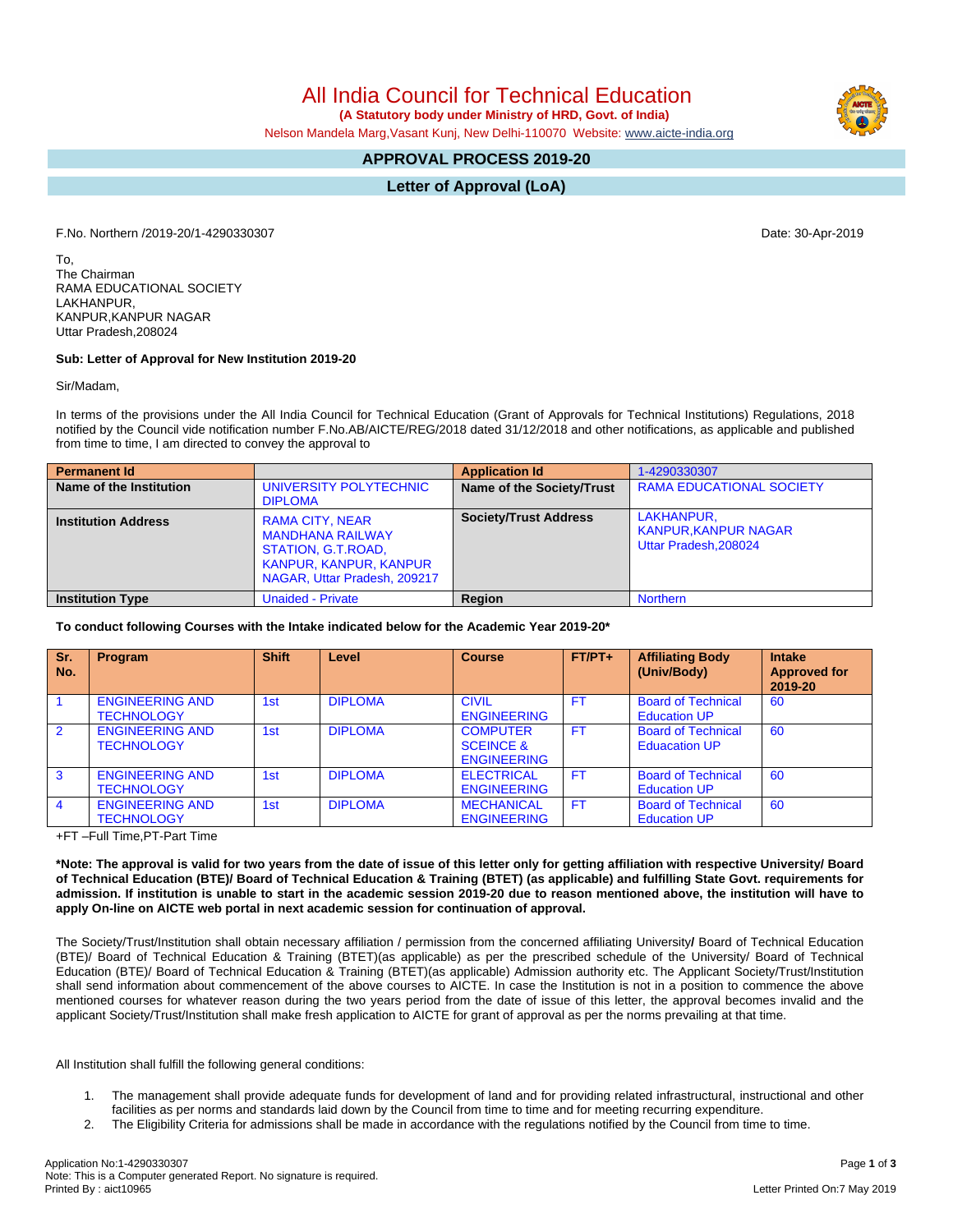- 3. The tuition and other fees shall be charged as prescribed by the Competent Authority within the overall criteria prescribed by the Council from time to time. No capitation fee shall be charged from the students/ guardians of students in any form. If found so, appropriate action as per the notified regulations shall be initiated against the Institution
- 4. The Curriculum of the course, the procedure for evaluation / assessment of students shall be in accordance with the Model Curriculum and Examination Reforms prescribed by the AICTE from time to time**.**
- 5. The management of the Institution shall not discontinue any course(s) or start any new course(s) or alter intake capacity of seats without the prior approval of the Council**.**
- 6. No excess admission shall be made by the Institution over and above the approved intake under any circumstances. In case any excess admission is reported to the Council, appropriate action as per the notified regulations shall be initiated against the Institution.
- 7. The Institution shall not have any collaborative arrangements with any other Indian and / or Foreign Universities for conduct of technical courses without obtaining prior approval from AICTE. In case any violation is reported to the Council, appropriate action as per the notified regulations shall be initiated against the Institution
- 8. The Institution shall not conduct any course(s) as specified in the Approval Process Handbook without prior permission / approval of AICTE. If found so, appropriate action as per the notified regulations shall be initiated against the Institution.
- 9. The Institution shall operate only from the approved location, and that the institution shall not open any off campus study centers / extension centers directly or in collaboration with any other institution / university / organization for the purpose of imparting technical education without obtaining prior approval from the AICTE. If found so, appropriate action as per the notified regulations shall be initiated against the Institution.
- 10. The accounts of the Institution shall be audited annually by a certified Chartered Accountant and shall be open for inspection by the Council or persons authorized by it.
- 11. Heads of Departments, the teaching and other staff shall be appointed in given time frame and selection shall be done according to procedures, qualifications and experience prescribed by the Council from time to time and pay scales are as per the norms prescribed by the AICTE from time to time. The Institution shall publish an information booklet before commencement of the academic year giving details regarding the Institution and courses / programs being conducted, Fees charged and details of infrastructural facilities including faculty etc. in the form of mandatory disclosure. The information booklet may be made available to the stakeholders of the technical education. The mandatory disclosure information, as per directions in the AICTE website / Approval Process Handbook, shall be put on the Institution Website. The information shall be revised every year with updated information about all aspects of the Institution.
- 12. It shall be mandatory for the Institution to maintain a Website providing the prescribed information. The Website information must be continuously updated as and when changes take place.
- 13. If the Institution fails to disclose the information or suppress and / or misrepresent the information, appropriate action as per the notified regulations shall be initiated against the Institution.
- 14. AICTE may also conduct inspections with or without notifying the dates to verify specific complaints, to verify adherence to AICTE norms & standards, and to verify any mis-representation, violation of norms & standards, mal-practices etc.
- 15. The Institution by virtue of the approval given by Council shall not automatically become claimant to any grant-in-aid from the Central or State Government.
- 16. In the event of a student / candidate withdrawing before the starting of the course, the wait listed candidates should be given admission against the vacant seat. The entire fee collected from the student, after a deduction of the processing fee of not more than Rs. 1000/- (Rupees one thousand only) shall be refunded and returned by the Institution to the student / candidate withdrawing from the program. It would not be permissible for the Institution to retain the School / Institution Leaving Certificates in original to force retention of admitted students and not to charge fees for the remaining period if a student cancels the admission at any point of time.
- 17. The Institution shall take appropriate measures for prevention of ragging in any form, in the light of AICTE regulation "Prevention and Prohibition of Ragging in Technical Institutions, Universities including Deemed to Universities imparting technical education" Regulation 2009 (F.No. 37-3/Legal/AICTE/2009 dated 01/07/2009). In case of failure to prevent the instances of ragging by the Institutions, the Council shall take appropriate action as per the notified regulations.
- 18. It is mandatory to comply all the essential requirements as given in APH 2019-20(appendix 6)

The Management of the Institution shall strictly follow further conditions as may be specified by the Council from time to time.The Council may withdraw the approval, in case it observe any violation of the above conditions and/or non- adherence to the norms and standards prescribed by the Council, mis-representation of facts and submitting factually incorrect information to it.

NOTE: If the State Government / UT / DTE / DME has a reservation policy for admission in Technical Education Institutes and the same is applicable to Private & Self-financing Technical Institutions, then the State Government / UT/ DTE / DME shall ensure that 10 % of Reservation for EWS would be operational from the Academic year 2019-20. However, this would not be applicable in the case of Minority Institutions referred to the clause (1) of Article 30 of Constitution of India.

> **Prof. Alok Prakash Mittal Member Secretary, AICTE**

Copy to:

- **1. The Director Of Technical Education\*\*, Uttar Pradesh**
- **2. The Registrar\*\*,** Board Of Technical Education Up
- **3. The Principal / Director,** University Polytechnic Diploma

Rama City, Near Mandhana Railway Station, G.T.Road, Kanpur, Kanpur,Kanpur Nagar,